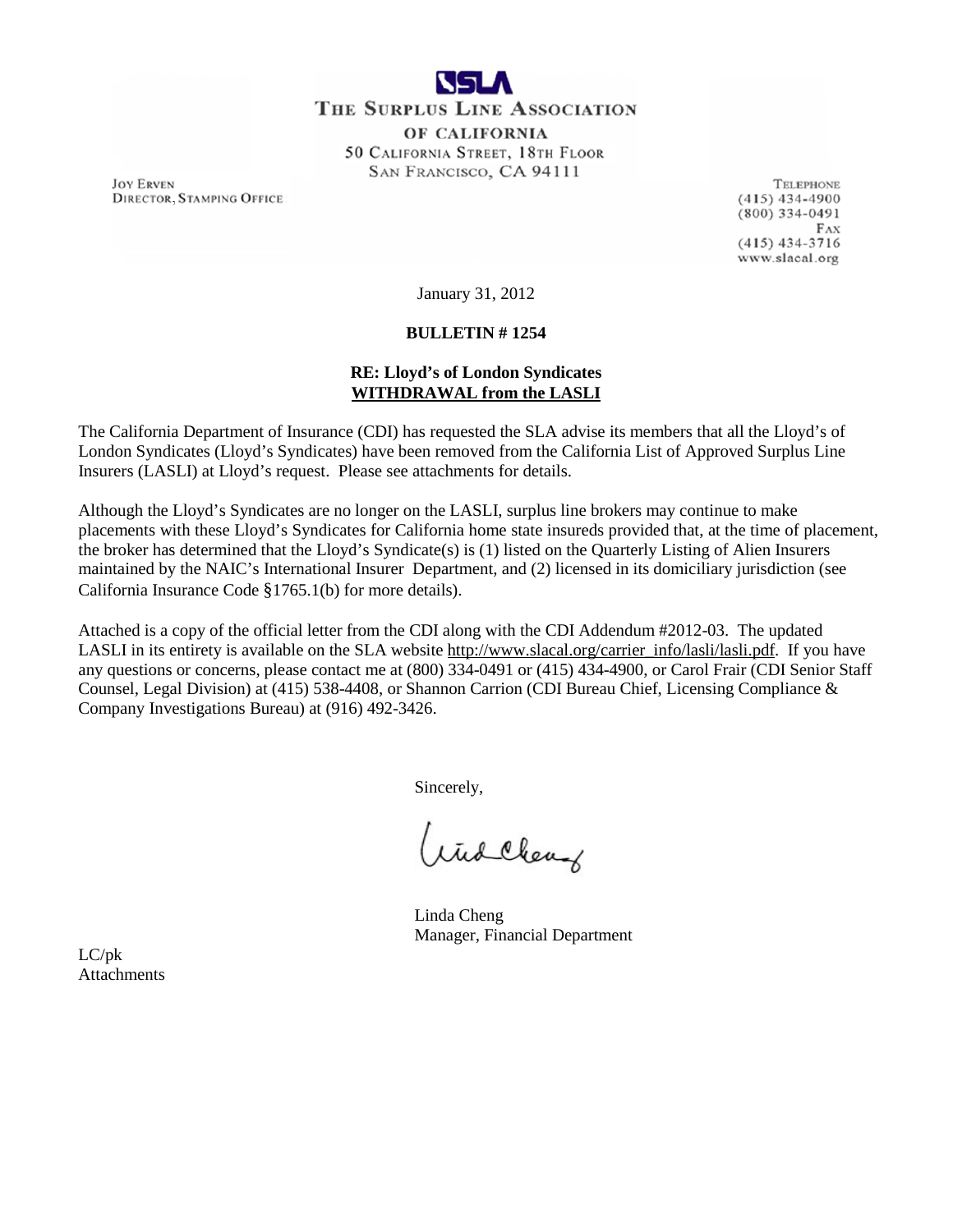# **ADDENDUM #2012 - 03**

## **LIST OF APPROVED SURPLUS LINE INSURERS**

# **INSURER DATE DELETED**

# **DELETIONS**

|  |                                  | Lloyd's of London Syndicate #33 (U.K.)             | 01/25/2012 |
|--|----------------------------------|----------------------------------------------------|------------|
|  |                                  | Lloyd's of London Syndicate #318 (U.K.)            | 01/25/2012 |
|  |                                  | Lloyd's of London Syndicate #382 (U.K.)            | 01/25/2012 |
|  |                                  | Lloyd's of London Syndicate #435 (U.K.)            | 01/25/2012 |
|  |                                  | Lloyd's of London Syndicate #457 (U.K.)            | 01/25/2012 |
|  |                                  | Lloyd's of London Syndicate #510 (U.K.)            | 01/25/2012 |
|  |                                  | Lloyd's of London Syndicate #557 (U.K.)(2009 Year) | 01/25/2012 |
|  |                                  | Lloyd's of London Syndicate #566 (U.K.)            | 01/25/2012 |
|  |                                  | Lloyd's of London Syndicate #570 (U.K.)            | 01/25/2012 |
|  |                                  | Lloyd's of London Syndicate #609 (U.K.)            | 01/25/2012 |
|  |                                  | Lloyd's of London Syndicate #623 (U.K.)            | 01/25/2012 |
|  |                                  | Lloyd's of London Syndicate #727 (U.K.)            | 01/25/2012 |
|  | Lloyd's of London Syndicate #780 | (U.K.)                                             | 01/25/2012 |
|  |                                  | Lloyd's of London Syndicate #807 (U.K.)            | 01/25/2012 |
|  |                                  | Lloyd's of London Syndicate #958 (U.K.)            | 01/25/2012 |
|  |                                  | Lloyd's of London Syndicate #1036 (U.K.)           | 01/25/2012 |
|  |                                  | Lloyd's of London Syndicate #1084 (U.K.)           | 01/25/2012 |
|  |                                  | Lloyd's of London Syndicate #1110 (U.K.)           | 01/25/2012 |
|  |                                  | Lloyd's of London Syndicate #1176 (U.K.)           | 01/25/2012 |
|  |                                  | Lloyd's of London Syndicate #1183 (U.K.)           | 01/25/2012 |
|  |                                  | Lloyd's of London Syndicate #1200 (U.K.)           | 10/25/2012 |
|  |                                  | Lloyd's of London Syndicate #1206 (U.K.)           | 01/25/2012 |
|  |                                  | Lloyd's of London Syndicate #1209 (U.K.)           | 01/25/2012 |
|  |                                  | Lloyd's of London Syndicate #1218 (U.K.)           | 01/25/2012 |
|  |                                  | Lloyd's of London Syndicate #1221 (U.K.)           | 01/25/2012 |
|  |                                  | Lloyd's of London Syndicate #1225 (U.K.)           | 01/25/2012 |
|  |                                  | Lloyd's of London Syndicate #1274 (U.K.)           | 01/25/2012 |
|  |                                  | Lloyd's of London Syndicate #1301 (U.K.)           | 01/25/2012 |
|  |                                  | Lloyd's of London Syndicate #1318 (U.K.)           | 01/25/2012 |
|  |                                  | Lloyd's of London Syndicate #1400 (U.K.)           | 01/25/2012 |
|  |                                  | Lloyd's of London Syndicate #1414 (U.K.)           | 01/25/2012 |
|  |                                  | Lloyd's of London Syndicate #1458 (U.K.)           | 01/25/2012 |
|  |                                  | Lloyd's of London Syndicate #1861 (U.K.)           | 01/25/2012 |
|  |                                  | Lloyd's of London Syndicate #1880 (U.K.)           | 01/25/2012 |
|  |                                  | Lloyd's of London Syndicate #1882 (U.K.)           | 01/25/2012 |
|  |                                  | Lloyd's of London Syndicate #1886 (U.K.)           | 01/25/2012 |
|  |                                  | Lloyd's of London Syndicate #1897 (U.K.)           | 01/25/2012 |
|  |                                  | Lloyd's of London Syndicate #1910 (U.K.)           | 01/25/2012 |
|  |                                  |                                                    |            |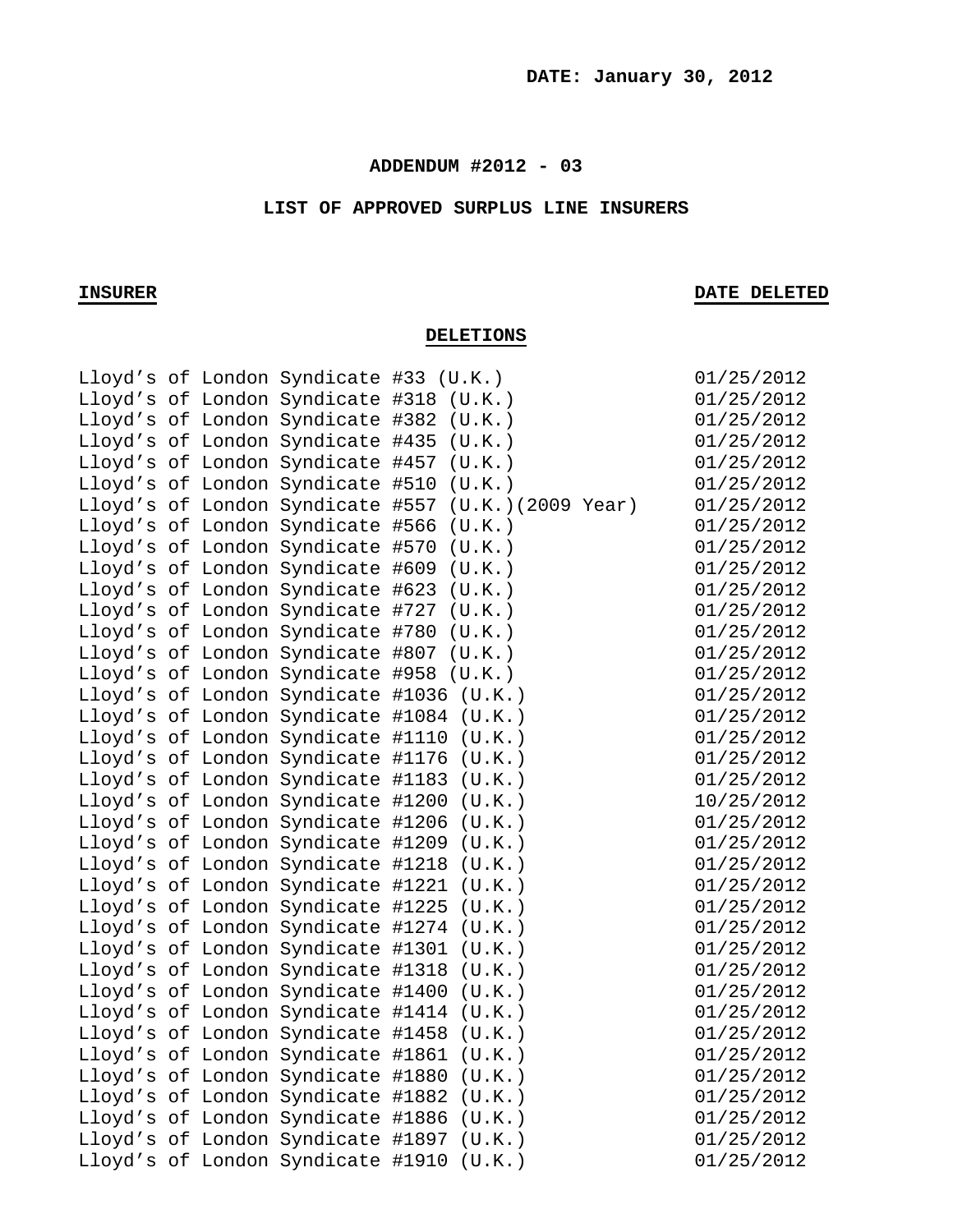|  | Lloyd's of London Syndicate #1919 (U.K.) |                                                     | 01/25/2012 |
|--|------------------------------------------|-----------------------------------------------------|------------|
|  | Lloyd's of London Syndicate #1945 (U.K.) |                                                     | 01/25/2012 |
|  | Lloyd's of London Syndicate #1955 (U.K.) |                                                     | 01/25/2012 |
|  | Lloyd's of London Syndicate #1967 (U.K.) |                                                     | 01/25/2012 |
|  | Lloyd's of London Syndicate #1969        | (U.K.)                                              | 01/25/2012 |
|  | Lloyd's of London Syndicate #2000        | (U.K.)                                              | 01/25/2012 |
|  | Lloyd's of London Syndicate #2001 (U.K.) |                                                     | 01/25/2012 |
|  | Lloyd's of London Syndicate #2003 (U.K.) |                                                     | 01/25/2012 |
|  | Lloyd's of London Syndicate #2007 (U.K.) |                                                     | 01/25/2012 |
|  | Lloyd's of London Syndicate #2010 (U.K.) |                                                     | 01/25/2012 |
|  | Lloyd's of London Syndicate #2012 (U.K.) |                                                     | 01/25/2012 |
|  | Lloyd's of London Syndicate #2015 (U.K.) |                                                     | 01/25/2012 |
|  |                                          | Lloyd's of London Syndicate #2112 (U.K.)(2009 Year) | 01/25/2012 |
|  | Lloyd's of London Syndicate #2121 (U.K.) |                                                     | 01/25/2012 |
|  | Lloyd's of London Syndicate #2232 (U.K.) |                                                     | 01/25/2012 |
|  | Lloyd's of London Syndicate #2243 (U.K.) |                                                     | 01/25/2012 |
|  | Lloyd's of London Syndicate #2468 (U.K.) |                                                     | 01/25/2012 |
|  | Lloyd's of London Syndicate #2488 (U.K.) |                                                     | 01/25/2012 |
|  | Lloyd's of London Syndicate #2623 (U.K.) |                                                     | 01/25/2012 |
|  | Lloyd's of London Syndicate #2791 (U.K.) |                                                     | 01/25/2012 |
|  | Lloyd's of London Syndicate #2987 (U.K.) |                                                     | 01/25/2012 |
|  | Lloyd's of London Syndicate #3000 (U.K.) |                                                     | 01/25/2012 |
|  | Lloyd's of London Syndicate #3010 (U.K.) |                                                     | 01/25/2012 |
|  | Lloyd's of London Syndicate #3210 (U.K.) |                                                     | 01/25/2012 |
|  | Lloyd's of London Syndicate #3334 (U.K.) |                                                     | 01/25/2012 |
|  | Lloyd's of London Syndicate #3623 (U.K.) |                                                     | 01/25/2012 |
|  | Lloyd's of London Syndicate #3624        | (U.K.)                                              | 01/25/2012 |
|  | Lloyd's of London Syndicate #3902        | (U.K.)                                              | 01/25/2012 |
|  | Lloyd's of London Syndicate #4000 (U.K.) |                                                     | 01/25/2012 |
|  | Lloyd's of London Syndicate #4020 (U.K.) |                                                     | 01/25/2012 |
|  |                                          | Lloyd's of London Syndicate #4040 (U.K.)(2009 Year) | 01/25/2012 |
|  | Lloyd's of London Syndicate #4141 (U.K.) |                                                     | 01/25/2012 |
|  | Lloyd's of London Syndicate #4242        | (U.K.)                                              | 01/25/2012 |
|  | Lloyd's of London Syndicate #4444        | (U.K.)                                              | 01/25/2012 |
|  | Lloyd's of London Syndicate #4472        | (U.K.)                                              | 01/25/2012 |
|  | Lloyd's of London Syndicate #4711        | (U.K.)                                              | 01/25/2012 |
|  | Lloyd's of London Syndicate #5000        | (U.K.)                                              | 01/25/2012 |
|  | Lloyd's of London Syndicate #5151        | (U.K.)                                              | 01/25/2012 |
|  | Lloyd's of London Syndicate #5555        | (U.K.)                                              | 01/25/2012 |
|  | Lloyd's of London Syndicate #5820        | (U.K.)                                              | 01/25/2012 |